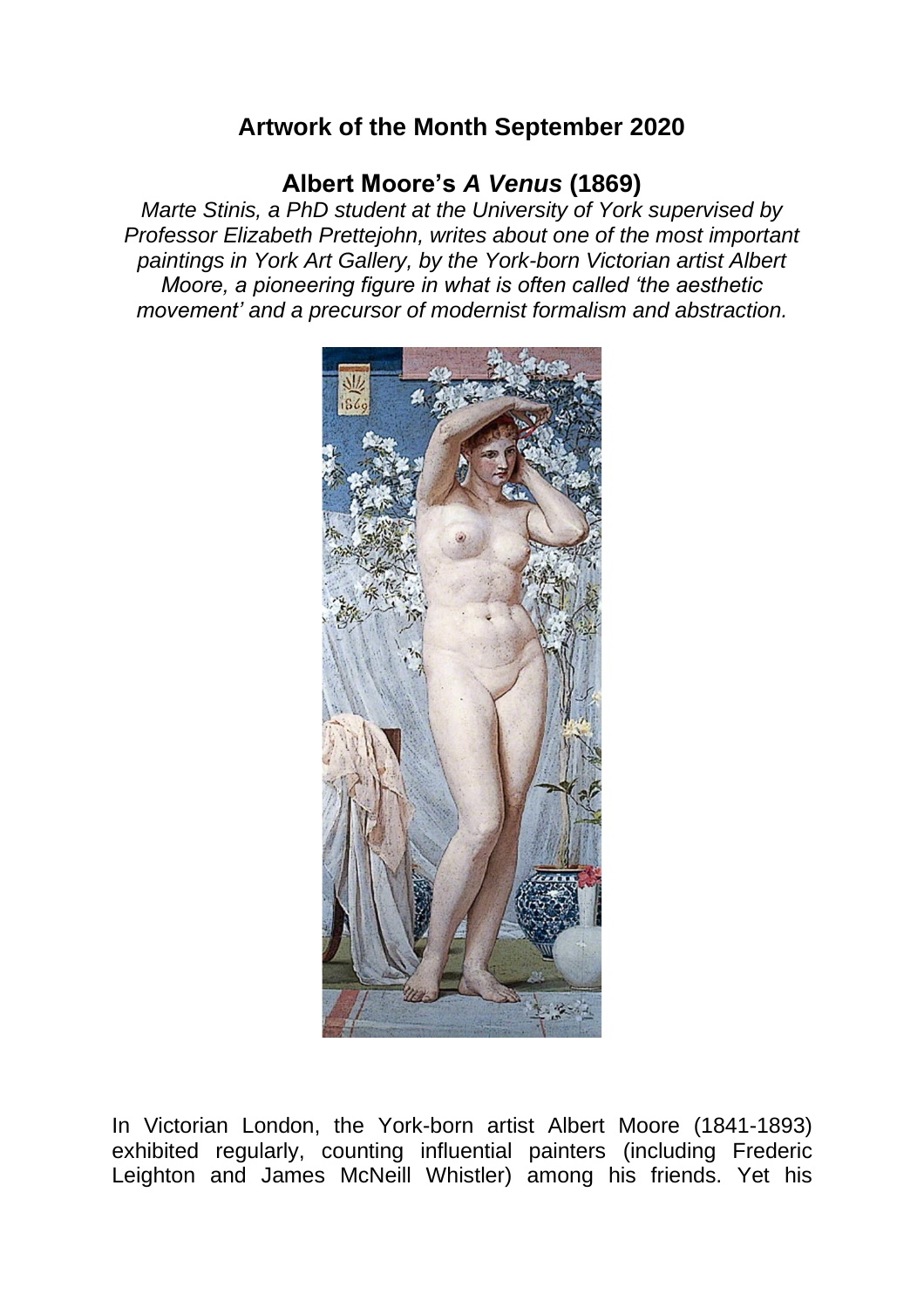personal life remains a mystery, as he secluded himself in his studio to devote himself entirely to his art. Known for painting highly detailed, colourful, and richly decorative pieces, Moore at one point planned to write his artistic theories into a cohesive account. Ultimately he decided against this: his art would speak for itself. This makes it difficult for twenty-first century viewers to decipher some of Moore's stylistic decisions, though we do have two primary sources: the paintings themselves and their titles.<sup>i</sup> Since 1864 the artist had been exhibiting regularly at the annual Royal Academy exhibitions, and in 1869 he showed *A Venus* to mixed responses. Some critics praised its beauty, while others derided its perceived meaninglessness. The depiction of full-length nude was a concern for many, despite the mythological associations and Moore's clear artistic skills.

*A Venus* depicts a nude woman reminiscent of a sculpture, her limbs and torso conveying the rigidity of marble. Indeed, the body was modelled on a mirror image of the *[Venus de Milo](https://en.wikipedia.org/wiki/Venus_de_Milo)*, then, as now, in the Louvre, Paris.

Carrying herself in a gentle contrapposto stance (the weight resting on one leg, the other bent at the knee), the Venus raises her arms to tie her hair behind her head with a ribbon. Diaphanous sheets of fabric, white and light pink in colour, lie draped over a wooden chair to the left, providing a soft counterpoint to the hard-edged flesh. On the ground stand Chinese pots and vases, characterised by their blue-and-white decoration. In the 1860s, interest developed rapidly in both Chinese and Japanese artefacts, appreciated more for their visual beauty than any cultural connotations. The vases hold flowering azalea plants, known at that time as quintessentially Japanese, a few white blossoms having cascaded to the white matting and floor, while a yellow variety enters the picture frame on the right. One pink petal peeks out of the stark-white vase in front, its colour corresponding with the Venus's ribbon. Behind her, a large sheet of drapery obscures the wall, acting as a replacement dado (the lower part of a wall underneath the rail), or even a decorative piece of wallpaper, to complement the blue above. Moore has painted the fabric to fall in line with Venus's body, its creases corresponding to the positioning of her limbs. The colours are perfectly balanced, yet they do not glow or vibrate with richness and luxury. Instead, the painting seems mute, silent.

The striking combination of chinoiserie, a classicising nude, Greek draperies, and Japanese flowers is curious, and puzzled many critics at the time. Even at the risk of the result being criticised as anachronistic,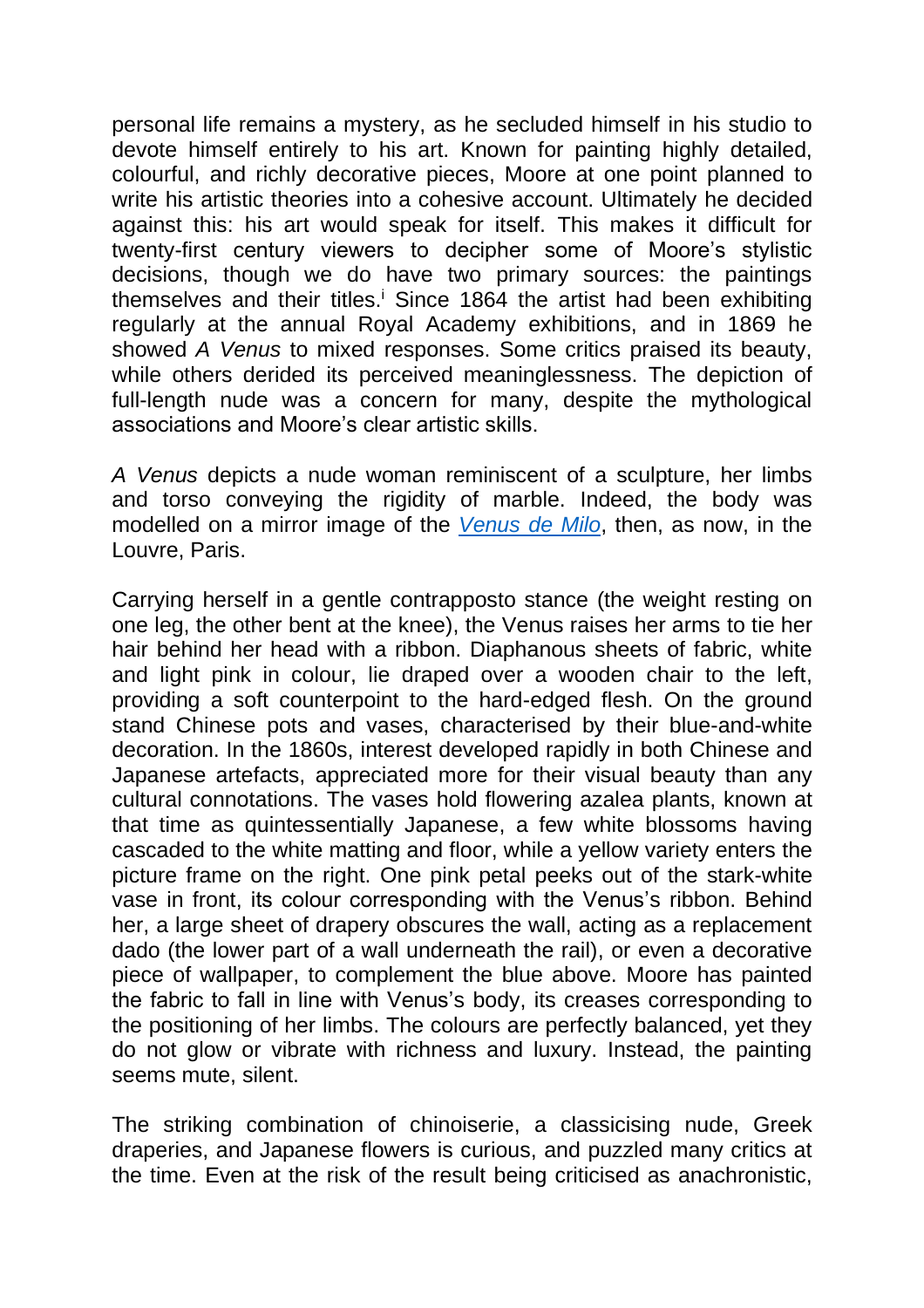Moore nonetheless decided to combine his different influences to achieve a certain level of tonal harmony. Colour and form, to him, were the most important elements in his art. At a time when the Academy promoted narrative and moralistic scenes, Moore decided to paint something essentially without a subject, as it lacks a linear narrative or storyline. He asks his viewers, instead, to look at and appreciate the painting solely in its visuality, in its colours and forms.

If one clue as to how we should approach the painting lies in Moore's clear prioritisation of colour and form over narrative, another is in the work's title. Any blatant display of nudity on the Academy's walls aroused opposition at the time; accordingly, to avoid the charge of outright voyeurism, literary, biblical, or mythological associations were needed to validate a nude's existence. By choosing simply to paint '*A*  Venus', Moore appears to try and circumvent this restriction. The negative response his work garnered, however, meant he did not exhibit another nude at the Academy until 1885. His interest in the formal, visual aspects of painting rather than narrative representation became a major aspect of his work, as showcased in the exhibition *Albert Moore: Of Beauty and Aesthetics* held at the York Art Gallery in 2017. Instead of using the painting as illustration of a pre-existing narrative, Moore focused on what captivated him most: the formal qualities of an artwork, the beauty of a decorative surface, and the prioritisation of the painting *as a painting*, not an illustration.

Were it not for Moore's rigorous working methods, involving numerous studies, colour sketches, and grids in order to create a perfectly balanced composition, the result might have appeared garish, even crude. Contemporary critics were reminded not of oil paint but of stucco, as the thin, transparent layers of paint Moore applied give an indication of the rough linen canvas underneath. The effect is fascinating; instead of the illusion of reality, we are starkly reminded as viewers of the materiality of the artwork. Any illusionism is further shattered by the prominent inclusion of Moore's signature in the top-left corner. Moore had adopted the anthemion, a Greek decorative motif, in 1866, and used it as his signature thereafter. The prominent inscription of the date emphasises the anachronistic character of the painting: an English model posing nude in 1869, modelled on a classical sculpture, placed in a semi-classical interior, surrounded by Chinese and Japanese artefacts. 1869, as the date of both creation and exhibition, further confuses the time frame of the work, serving to reinforce the painted space as an imaginary one. While it can be related to contemporary approaches to academic classicism as practised by Leighton, George